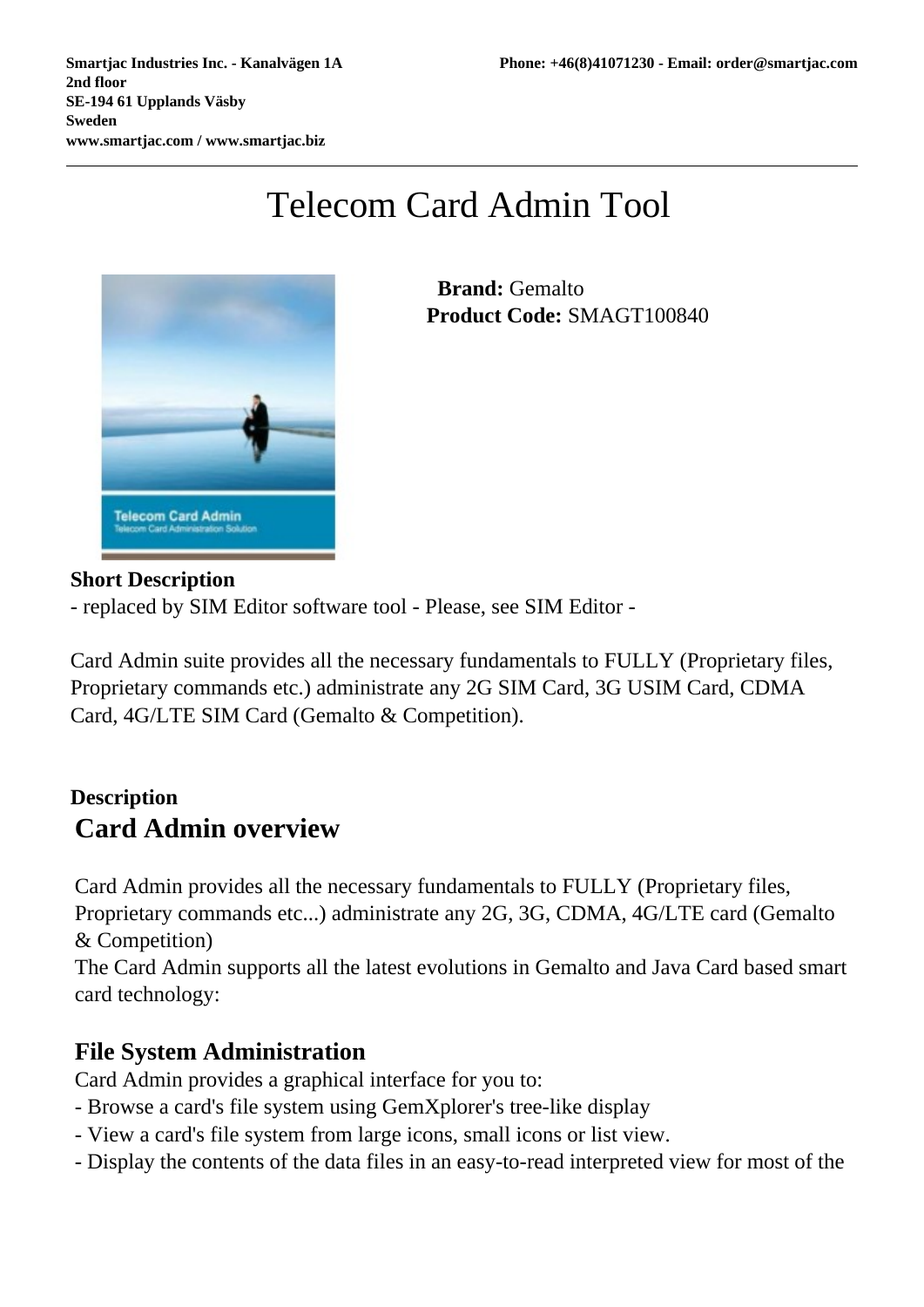#### 3GPP 51.011 & 31.102 standard Elementary Files

ONE tool for several 2G, 3G or CDMA cards coming from different manufacturers: The "Card typing" functionality, enables the above mentioned functionalities for any 2G, 3G and CDMA card with the same level of user-friendliness than the one we are already offering today for Gemalto cards. This way the user can administrate proprietary files and proprietary commands on non-Gemalto cards.

## **Card Content Report and Card Content Comparison**

Card Admin is able to extract in an html report the readable content of any 2G, 3G and CDMA card. It is able to AUTOMATICALLY state in an HTML comparison report the differences of 2 extraction reports. This way it is very fast to see the differences between two cards.

## **SIM Toolkit & Java Card Applet Administration**

With Card Admin you can:

- Issue command to applications from easy-to-use command windows.

- Display the various type of business application installed on the card, including systeminternal applications and custom OP and SIM Toolkit applications.

Using the Application Manager available with the Card Admin, you may easily download your Applets on a real card.

### **Authentication**

With Card Admin you can easily simulate an authentication procedure between a SIM / USIM card and a 2G / 3G network using Dummy and Milenage algorithms. Card Admin also supports:

- Extensible Authentication Protocol methods in 3G mode
- Authentication in GBA, VGCS/VBS and IMS AKA contexts.
- IP Multimedia Services Identity Module (ISIM) application according to 3GPP TS

31.103 standard.

- CDMA Network Authentication.

### **Check standard compliance**

The Check Standard Compliance feature enables a card's content to be compared with that of the 3GPP/GSM standards.

### **Phonebook Interpreter**

Card Admin provides you with a high level of interpretation of the whole 3G phonebook. All the file linking relationship defined in EFPBR are combined to show all related information on any given entry. Via the Phonebook interpreter you can view,